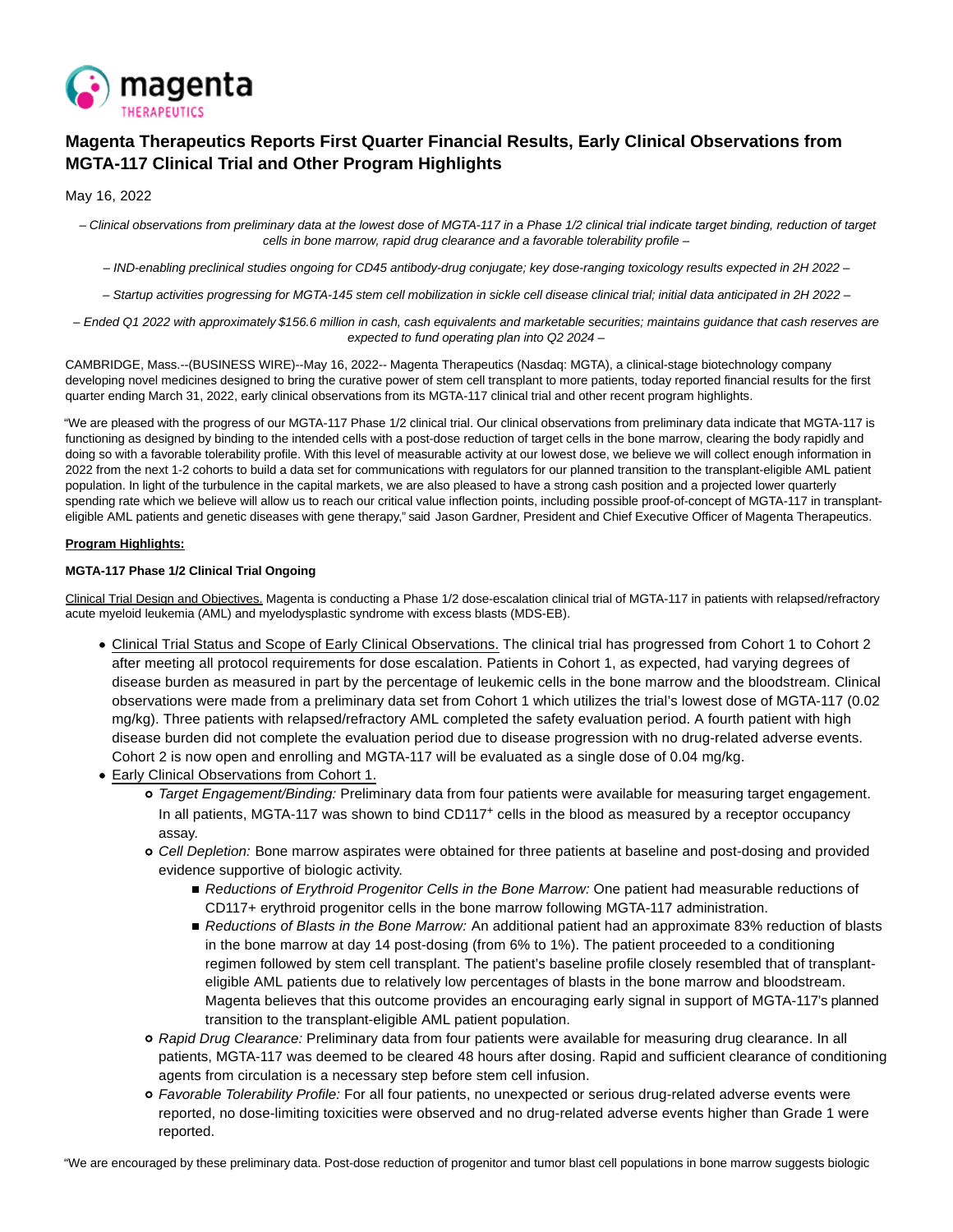activity. We anticipate that dose escalation will lead to further drug activity and enable identification of an appropriate dose for development in patients eligible for transplant," said Dr. Jeff Humphrey, Chief Medical Officer of Magenta Therapeutics.

- MGTA-117 Clinical Data Disclosure Expectations in 2022. Magenta expects to report additional progress updates and clinical observations from multiple dose-escalation cohorts in 2022, including providing patient-level data from this clinical trial at a scientific congress later this year.
- Plans to Transition to Transplant-Eligible Patients. The company anticipates that further data from the current clinical trial showing MGTA-117 at high receptor occupancy levels with well-tolerated cell depletion in the blood and/or bone marrow will be supportive of the planned transition to transplant-eligible patients. Magenta is planning to engage with regulatory authorities prior to amending the clinical trial protocol to evaluate MGTA-117 as a targeted conditioning agent in combination with reduced intensity chemotherapy prior to a stem cell transplant. Simultaneously with the planned clinical trial transition, Magenta expects to initiate clinical collaboration planning with existing and potential gene therapy partners to explore MGTA-117 as a single agent conditioning regimen prior to autologous stem cell gene therapy.

### **CD45-Antibody Drug Conjugate (ADC): Second Targeted Conditioning Program**

CD45 is broadly expressed on hematopoietic cells and Magenta's CD45-ADC is designed to selectively target and deplete both stem cells and lymphocytes, which would enable patients with blood cancers and autoimmune diseases to avoid the use of chemotherapy prior to stem cell transplant.

Magenta has initiated IND-enabling studies with data from a key dose-ranging toxicology study expected in the second half of 2022.

### **MGTA-145 Stem Cell Mobilization and Collection**

Magenta is developing MGTA-145, in combination with plerixafor, to improve stem cell mobilization from bone marrow into the bloodstream. Collection of peripheral blood stem cells, known as stem cell mobilization, is a common source of stem cells for hematopoietic stem cell transplants and gene therapy applications.

Magenta is preparing for the initiation of a Phase 2 clinical trial in sickle cell disease (SCD) in collaboration with bluebird bio to evaluate MGTA-145, in combination with plerixafor, for mobilization and collection of stem cells in patients with sickle cell disease. Mobilization and collection are difficult in sickle cell disease, and there is a clear unmet medical need. Initial data from this trial are expected in the second half of 2022.

#### **Financial Results:**

**Cash Position:** Cash, cash equivalents and marketable securities as of March 31, 2022, were \$156.6 million, compared to \$176.9 million as of December 31, 2021. Magenta anticipates that its cash, cash equivalents and marketable securities will be sufficient to fund its current operational plan into the second quarter of 2024.

**Research and Development Expenses:** Research and development expenses were \$16.5 million in the first quarter of 2022, compared to \$11.7 million in the first quarter of 2021. The increase was driven primarily by the achievement of a development milestone under Magenta's license agreement related to MGTA-117, an increase in preclinical and manufacturing costs to support our CD45-ADC IND enabling studies, offset by a decrease in costs related to MGTA-456 which was discontinued. The increase was also due to an increase in research and development headcount.

General and Administrative Expenses: General and administrative expenses were \$7.3 million for the first quarter of 2022, compared to \$7.0 million for the first quarter of 2021.

**Net Loss:** Net loss was \$23.0 million for the first quarter of 2022, compared to net loss of \$17.5 million for the first quarter of 2021.

#### **About Magenta Therapeutics**

Magenta Therapeutics is a clinical-stage biotechnology company developing medicines designed to bring the curative power of stem cell transplant to more patients with blood cancers, genetic diseases and autoimmune diseases. Magenta is combining leadership in stem cell biology and biotherapeutics development with clinical and regulatory expertise to revolutionize immune and blood reset to allow more patients to take advantage of the curative potential of stem cell transplant as well as potentially improve eligibility for future gene therapies.

Magenta is based in Cambridge, Mass. For more information, please visi[t www.magentatx.com.](https://cts.businesswire.com/ct/CT?id=smartlink&url=http%3A%2F%2Fwww.magentatx.com&esheet=52720032&newsitemid=20220516005365&lan=en-US&anchor=www.magentatx.com&index=1&md5=d50c4d4fd761d4e473b21981ee065357)

Follow Magenta on Twitter: @magentatx.

#### **Forward-Looking Statements**

This press release contains forward-looking statements within the meaning of The Private Securities Litigation Reform Act of 1995, as amended. These statements include, without limitation, implied and express statements relating to: Magenta's future business expectations, plans and prospects; the potential of, and expectations for, Magenta's product candidate pipeline; the potential benefits and expected performance of Magenta's product candidates and programs; the development of product candidates and advancement of preclinical and clinical programs; expectations, plans and timing for preclinical activities, clinical trials and related results involving Magenta's product candidates; timing for the receipt and disclosure of preclinical and clinical data, clinical toxicology results, and other results involving Magenta's product candidates; timelines and expectations for patient dosing, dosing regimens and administration; the collection of enough information in 2022 from the next 1-2 cohorts of the MGTA-117 Phase 1/2 clinical trial to build a data set for communications with regulators for the planned transition to the transplant-eligible AML patient population; the anticipated benefits of Magenta's revised operating plan; the belief that Magenta's cash position will allow it to reach critical value inflection points, including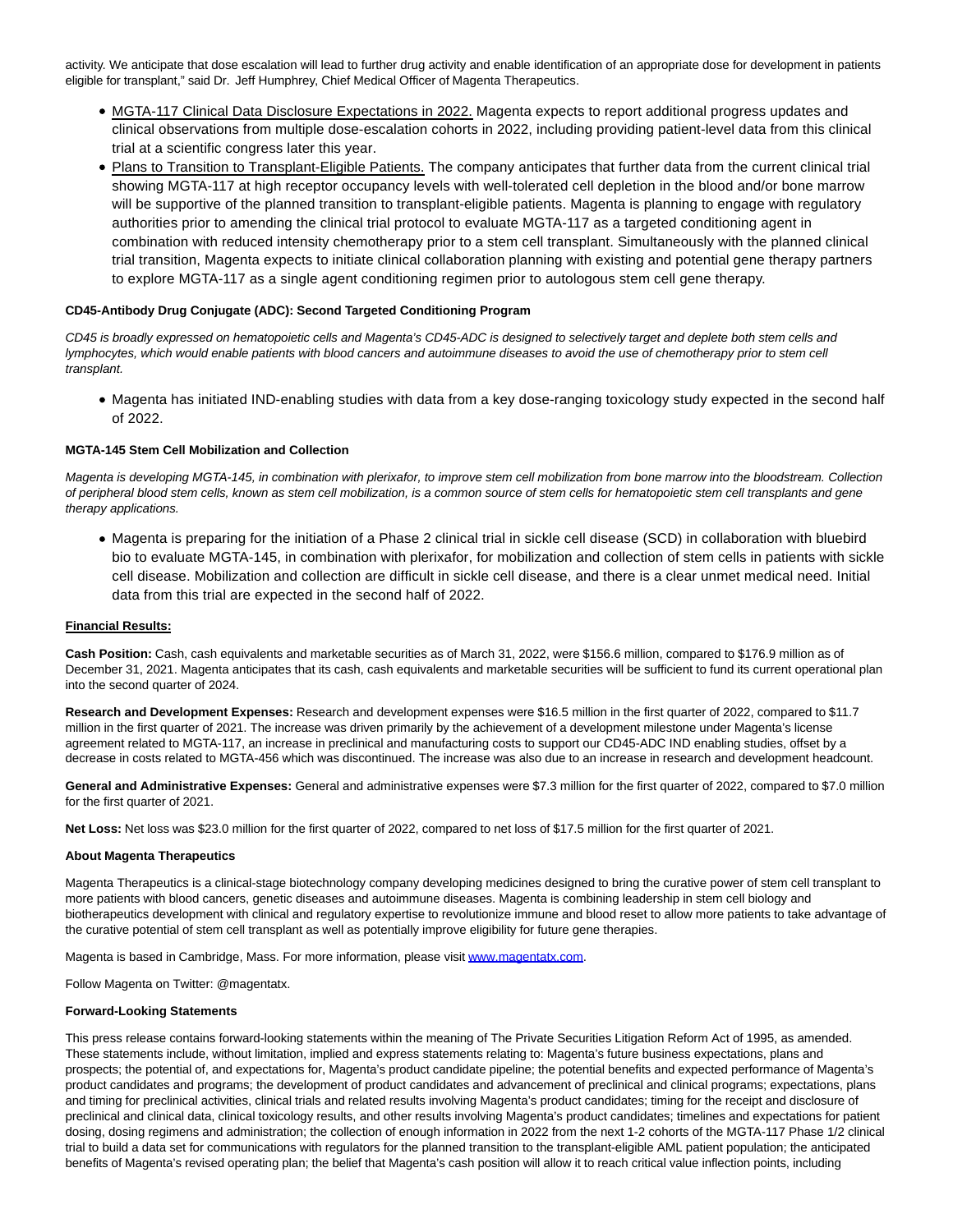possible proof-of-concept of MGTA-117 in transplant-eligible AML patients and genetic diseases with gene therapy; the belief that preliminary data from Cohort 1 of the MGTA-117 Phase 1/2 clinical trial provide an encouraging early signal in support of MGTA-117's planned transition to the transplant-eligible AML patient population; the anticipation that dose escalation will lead to further drug activity and enable identification of an appropriate dose for development in patients eligible for transplant; the anticipation that further data from the current clinical trial showing MGTA-117 at high receptor occupancy levels with well-tolerated cell depletion in the blood and/or bone marrow will be supportive of the planned transition to transplant-eligible patients; plans to engage with regulatory authorities prior to amending the clinical trial protocol to evaluate MGTA-117 as a targeted conditioning agent in combination with reduced intensity chemotherapy prior to a stem cell transplant; the expectation that Magenta will initiate clinical collaboration planning with existing and potential gene therapy partners to explore MGTA-117 as a single agent conditioning regimen prior to autologous stem cell gene therapy; preparations for the initiation of a Phase 2 clinical trial in sickle cell disease (SCD) in collaboration with bluebird bio to evaluate MGTA-145, in combination with plerixafor, for mobilization and collection of stem cells in patients with sickle cell disease; and Magenta's current anticipation regarding the ability of its cash, cash equivalents and marketable securities to fund its current operating plan into Q2 2024. Words such as "anticipate," "believe," "continue," "could," "designed," "endeavor," "estimate," "expect," "intend," "may," "might," "plan," "potential," "predict," "project," "seek," "should," "target," "preliminary," "will," "would" and similar expressions are intended to identify forward-looking statements.

The express or implied forward-looking statements included in this press release are only predictions and are subject to a number of risks, uncertainties and assumptions, including, without limitation: volatility and uncertainty in the capital markets for biotechnology companies; uncertainties inherent in preclinical and clinical trials, and in the availability and timing of data from ongoing and planned clinical and preclinical trials; the ability to initiate, enroll, conduct or complete ongoing and planned preclinical and clinical trials; vulnerability and/or fragility of, and the presence of underlying disorders in, the patient population for the clinical trials of Magenta's product candidates, including the MGTA-117 Phase 1/2 clinical trial in patients with relapsed/refractory acute myeloid leukemia and myelodysplasia-excess blasts; the delay of any current or planned preclinical or clinical trials or the development of Magenta's product candidates; whether results from preclinical or earlier clinical trials will be predictive of the results of future trials; interactions with regulatory agencies such as the U.S. Food and Drug Administration; the expected timing of submissions for regulatory approval to conduct or continue trials or to market products; Magenta's ability to successfully demonstrate the safety and efficacy of its product candidates; whether Magenta's cash resources will be sufficient to fund Magenta's foreseeable and unforeseeable operating expenses and capital expenditure requirements; and risks, uncertainties and assumptions regarding the impact of the continuing COVID-19 pandemic on Magenta's business, operations, preclinical activities, clinical trials, strategy, goals and anticipated timelines. These and other risks are described in additional detail in Magenta's Quarterly Report on Form 10-Q for the quarter ended March 31, 2022, expected to be filed on or about May 16, 2022, and its other filings made with the Securities and Exchange Commission from time to time. Any forward-looking statements contained in this press release represent Magenta's views only as of today and should not be relied upon as representing its views as of any subsequent date. Magenta explicitly disclaims any obligation to update any forward-looking statements, except to the extent required by law.

### **Magenta Therapeutics, Inc.**

### **STATEMENTS OF OPERATIONS (unaudited) (In thousands, except share and per share data)**

|                                                               |      |               | Three Months Ended March 31, |            |  |
|---------------------------------------------------------------|------|---------------|------------------------------|------------|--|
|                                                               | 2022 |               |                              | 2021       |  |
| Operating expenses:                                           |      |               |                              |            |  |
| Research and development                                      | \$   | 16.547 \$     |                              | 11,728     |  |
| General and administrative                                    |      | 7,287         |                              | 6,969      |  |
| Total operating expenses                                      |      | 23,834        |                              | 18,697     |  |
| Loss from operations                                          |      | (23, 834)     |                              | (18, 697)  |  |
| Interest and other income, net                                |      | 884           |                              | 1,208      |  |
| Net loss                                                      | S    | $(22,950)$ \$ |                              | (17,489)   |  |
| Net loss per share, basic and diluted                         |      | $(0.39)$ \$   |                              | (0.36)     |  |
| Weighted average common shares outstanding, basic and diluted |      | 58,799,157    |                              | 48.567.106 |  |

# **BALANCE SHEET DATA (unaudited) (In thousands)**

|                                                  | March 31, 2022 December 31, 2021 |         |
|--------------------------------------------------|----------------------------------|---------|
| Cash, cash equivalents and marketable securities | 156.604 \$                       | 176.926 |
| Working capital                                  | 146.146                          | 169.830 |
| Total assets                                     | 194.385                          | 189.934 |
| Stockholders' equity                             | 151.188                          | 172.672 |

View source version on [businesswire.com:](http://businesswire.com/)<https://www.businesswire.com/news/home/20220516005365/en/>